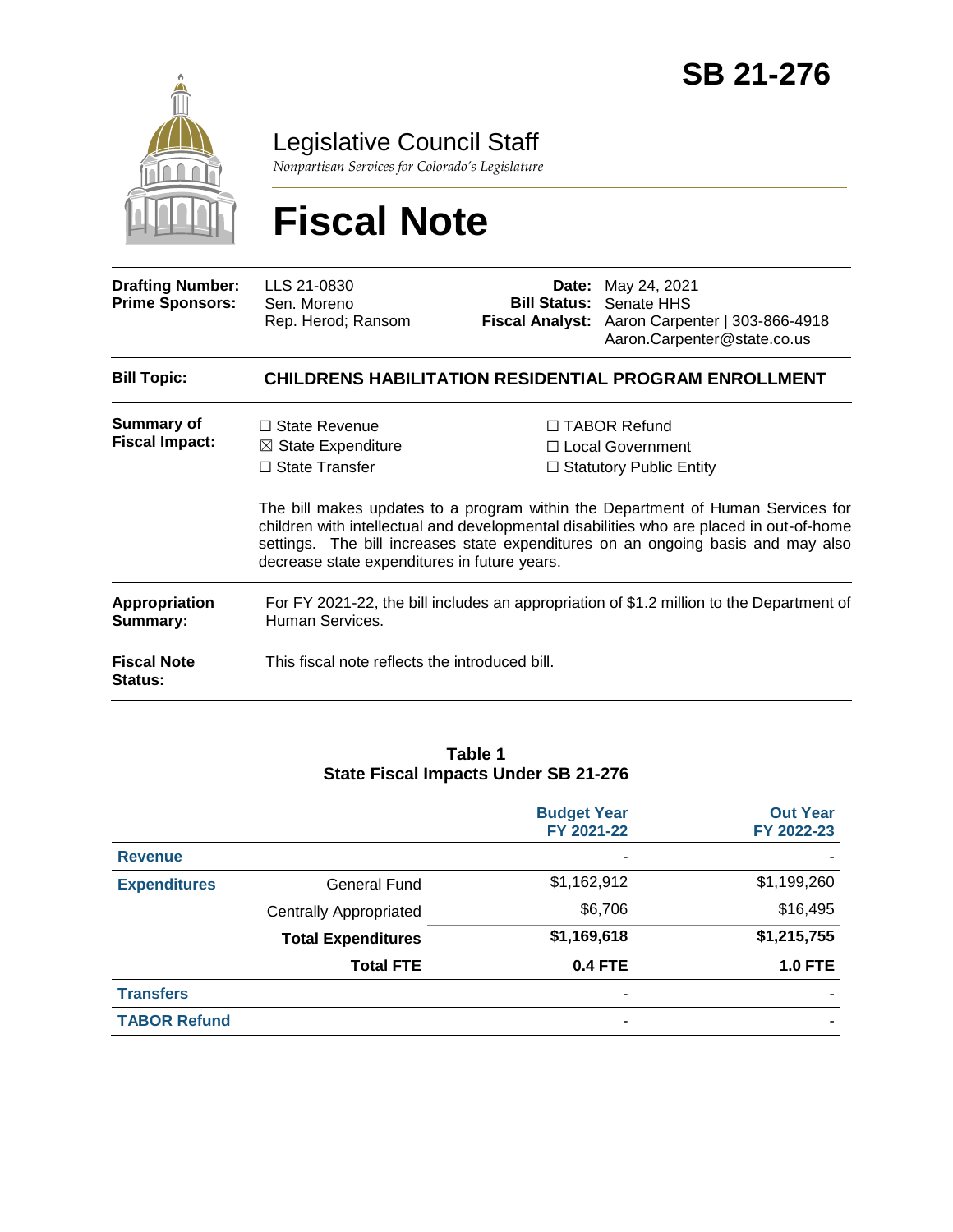Page 2

## **Summary of Legislation**

Under current law, the Department of Human Services (DHS) contracts with a licensed provider to administer services to children and youth with intellectual and developmental disabilities who are placed by county departments of human services in out-of-home settings. The DHS currently contracts for 10 beds. The bill makes the following changes to the program:

- allows the DHS to contract with multiple providers;
- requires that providers be approved as service providers for the Children's Habilitation Residential Program Waiver (CHRP);
- requires county departments to refer children to be assessed for enrollment in the CHRP program before placing a child in the DHS program;
- requires the DHS, instead of the county departments, to reimburse the provider for costs associated with placing a child in the DHS program;
- adds providers of case management services to the list of entities that may voluntarily apply children for placement in the DHS program;
- requires that eligible children who are referred to the DHS program by entities other than county departments to be enrolled in CHRP; and
- clarifies that a family who is voluntarily applying for placement in the DHS program must work directly with the provider to determine responsibility for payment.

## **State Expenditures**

The bill increases state expenditures in the DHS by \$1.2 million and 0.4 FTE in FY 2021-22 and \$1.2 million and 1.0 FTE in FY 2022-23, as shown in Table 2 and discussed below.

#### **Table 2 Expenditures Under SB 21-276**

|                                           |                   | FY 2021-22     | FY 2022-23     |
|-------------------------------------------|-------------------|----------------|----------------|
| <b>Department of Human Services</b>       |                   |                |                |
| <b>Personal Services</b>                  |                   | \$29,910       | \$71,783       |
| <b>Operating Expenses</b>                 |                   | \$675          | \$1,350        |
| <b>Capital Outlay Costs</b>               |                   | \$6,200        |                |
| <b>Additional Beds</b>                    |                   | \$1,126,127    | \$1,126,127    |
| Centrally Appropriated Costs <sup>1</sup> |                   | \$6,706        | \$16,495       |
|                                           | <b>Total Cost</b> | \$1,169,618    | \$1,215,755    |
|                                           | <b>Total FTE</b>  | <b>0.4 FTE</b> | <b>1.0 FTE</b> |

<sup>1</sup> *Centrally appropriated costs are not included in the bill's appropriation.*